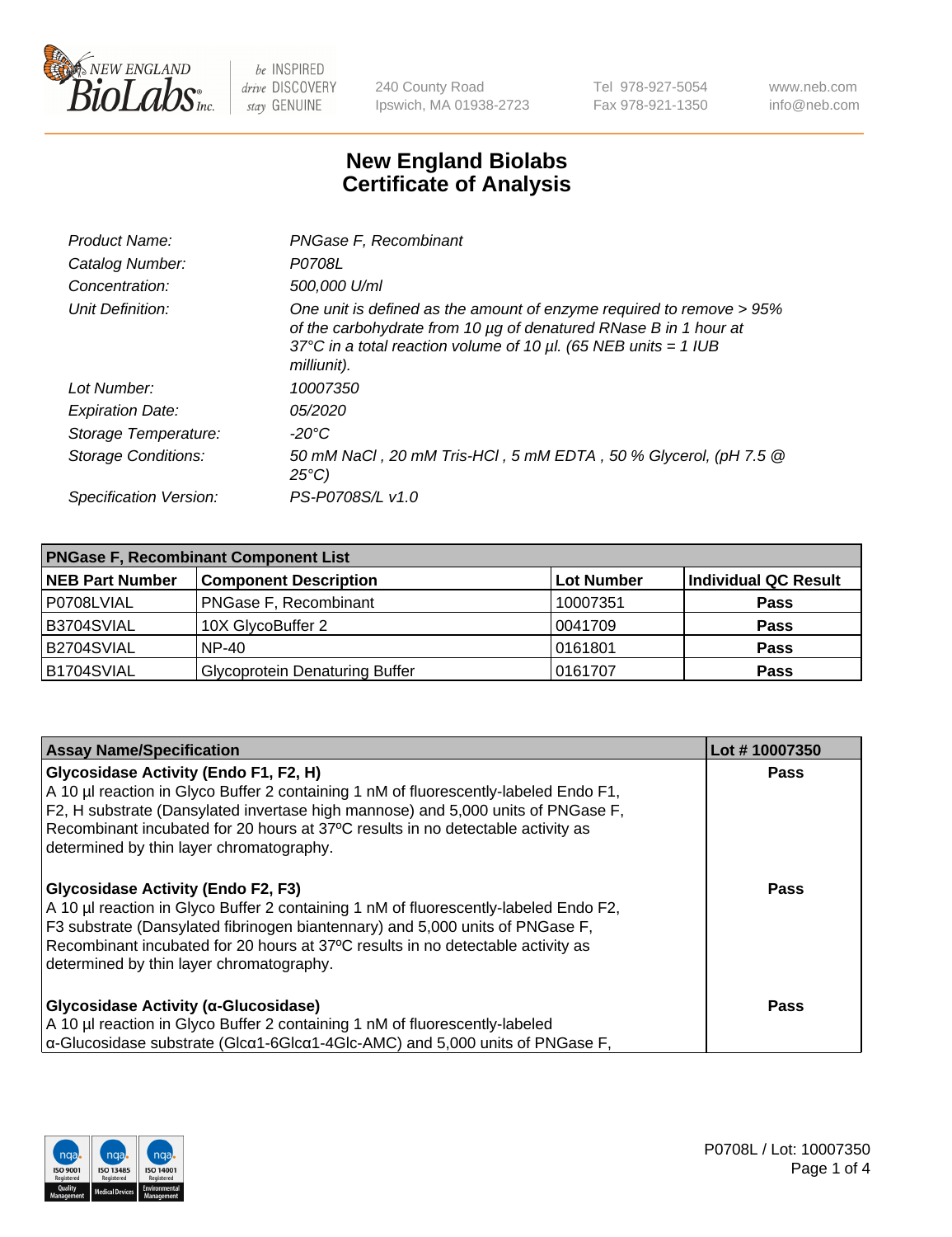

240 County Road Ipswich, MA 01938-2723 Tel 978-927-5054 Fax 978-921-1350

www.neb.com info@neb.com

| <b>Assay Name/Specification</b>                                                                                                                                                                                                                                                                                                                                            | Lot #10007350 |
|----------------------------------------------------------------------------------------------------------------------------------------------------------------------------------------------------------------------------------------------------------------------------------------------------------------------------------------------------------------------------|---------------|
| Recombinant incubated for 20 hours at 37°C results in no detectable activity as<br>determined by thin layer chromatography.                                                                                                                                                                                                                                                |               |
| Glycosidase Activity (α-N-Acetylgalactosaminidase)<br>A 10 µl reaction in Glyco Buffer 2 containing 1 nM of fluorescently-labeled<br>α-N-Acetylgalactosaminidase substrate (GalNAcα1-3(Fucα1-2)Galβ1-4Glc-AMC) and 5,000<br>units of PNGase F, Recombinant incubated for 20 hours at 37°C results in no<br>detectable activity as determined by thin layer chromatography. | <b>Pass</b>   |
| Glycosidase Activity (α-Neuraminidase)<br>A 10 µl reaction in Glyco Buffer 2 containing 1 nM of fluorescently-labeled<br>α-Neuraminidase substrate (Neu5Acα2-3Galβ1-3GlcNAcβ1-3Galβ1-4Glc-AMC) and 5,000<br>units of PNGase F, Recombinant incubated for 20 hours at 37°C results in no<br>detectable activity as determined by thin layer chromatography.                 | Pass          |
| Glycosidase Activity (a1-2 Fucosidase)<br>A 10 µl reaction in Glyco Buffer 2 containing 1 nM of fluorescently-labeled<br>α-Fucosidase substrate (Fucα1-2Galβ1-4Glc-AMC) and 5,000 units of PNGase F,<br>Recombinant incubated for 20 hours at 37°C results in no detectable activity as<br>determined by thin layer chromatography.                                        | Pass          |
| Glycosidase Activity (a1-3 Fucosidase)<br>A 10 µl reaction in Glyco Buffer 2 containing 1 nM of fluorescently-labeled<br>α-Fucosidase substrate (Fucα1-3Galβ1-4GlcNAcβ1-3Galβ1-4Glc-AMC) and 5,000 units of<br>PNGase F, Recombinant incubated for 20 hours at 37°C results in no detectable<br>activity as determined by thin layer chromatography.                       | <b>Pass</b>   |
| Glycosidase Activity (a1-3 Galactosidase)<br>A 10 µl reaction in Glyco Buffer 2 containing 1 nM of fluorescently-labeled<br>α-Galactosidase substrate (Galα1-3Galβ1-4GlcNAc-AMC) and 5,000 units of PNGase F,<br>Recombinant incubated for 20 hours at 37°C results in no detectable activity as<br>determined by thin layer chromatography.                               | <b>Pass</b>   |
| Glycosidase Activity (α1-3 Mannosidase)<br>A 10 µl reaction in Glyco Buffer 2 containing 1 nM of fluorescently-labeled<br>$\alpha$ -Mannosidase substrate (Man $\alpha$ 1-3Man $\beta$ 1-4GlcNAc-AMC) and 5,000 units of PNGase F,<br>Recombinant incubated for 20 hours at 37°C results in no detectable activity as<br>determined by thin layer chromatography.          | Pass          |
| Glycosidase Activity (a1-6 Galactosidase)<br>A 10 µl reaction in Glyco Buffer 2 containing 1 nM of fluorescently-labeled<br>α-Galactosidase substrate (Galα1-6Galα1-6Glcα1-2Fru-AMC) and 5,000 units of PNGase<br>F, Recombinant incubated for 20 hours at 37°C results in no detectable activity as                                                                       | Pass          |

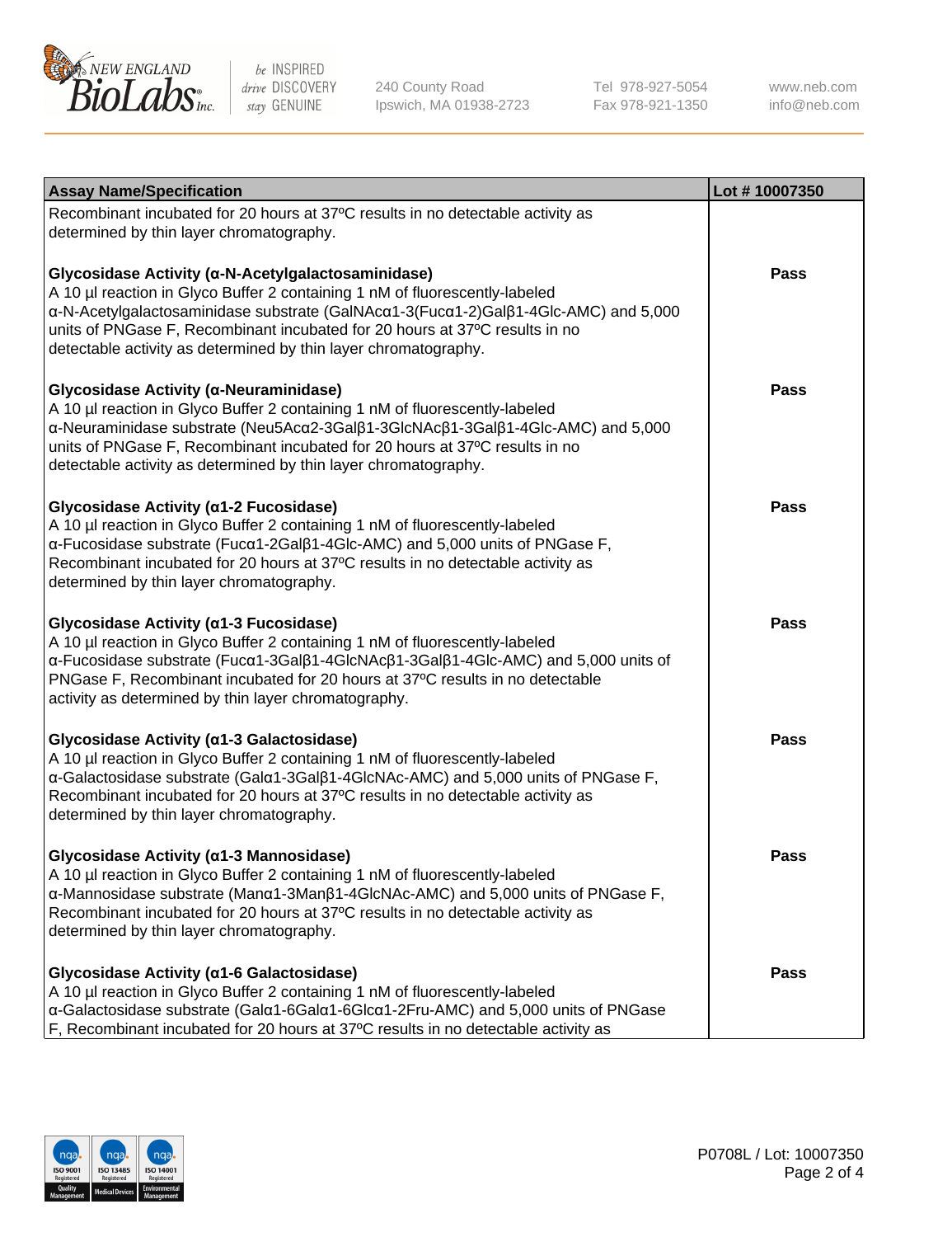

240 County Road Ipswich, MA 01938-2723 Tel 978-927-5054 Fax 978-921-1350

www.neb.com info@neb.com

| <b>Assay Name/Specification</b>                                                                                                                                                                                                                                                                                                                                     | Lot #10007350 |
|---------------------------------------------------------------------------------------------------------------------------------------------------------------------------------------------------------------------------------------------------------------------------------------------------------------------------------------------------------------------|---------------|
| determined by thin layer chromatography.                                                                                                                                                                                                                                                                                                                            |               |
| Glycosidase Activity (α1-6 Mannosidase)<br>A 10 µl reaction in Glyco Buffer 2 containing 1 nM of fluorescently-labeled<br>α-Mannosidase substrate (Manα1-6Manα1-6(Manα1-3)Man-AMC) and 5,000 units of PNGase<br>F, Recombinant incubated for 20 hours at 37°C results in no detectable activity as<br>determined by thin layer chromatography.                      | Pass          |
| Glycosidase Activity (β-Mannosidase)<br>A 10 µl reaction in Glyco Buffer 2 containing 1 nM of fluorescently-labeled<br>$\beta$ -Mannosidase substrate (Man $\beta$ 1-4Man $\beta$ 1-4Man-AMC) and 5,000 units of PNGase F,<br>Recombinant incubated for 20 hours at 37°C results in no detectable activity as<br>determined by thin layer chromatography.           | Pass          |
| Glycosidase Activity (β-N-Acetylgalactosaminidase)<br>A 10 µl reaction in Glyco Buffer 2 containing 1 nM of fluorescently-labeled<br>β-N-Acetylgalactosaminidase substrate (GalNAcβ1-4Galβ1-4Glc-AMC) and 5,000 units of<br>PNGase F, Recombinant incubated for 20 hours at 37°C results in no detectable<br>activity as determined by thin layer chromatography.   | Pass          |
| Glycosidase Activity (β-N-Acetylglucosaminidase)<br>A 10 µl reaction in Glyco Buffer 2 containing 1 nM of fluorescently-labeled<br>β-N-Acetylglucosaminidase substrate (GlcNAcβ1-4GlcNAcβ1-4GlcNAc-AMC) and 5,000 units<br>of PNGase F, Recombinant incubated for 20 hours at 37°C results in no detectable<br>activity as determined by thin layer chromatography. | Pass          |
| Glycosidase Activity (β-Xylosidase)<br>A 10 µl reaction in Glyco Buffer 2 containing 1 nM of fluorescently-labeled<br>β-Xylosidase substrate (Xylβ1-4Xylβ1-4Xylβ1-4Xyl-AMC) and 5,000 units of PNGase F,<br>Recombinant incubated for 20 hours at 37°C results in no detectable activity as<br>determined by thin layer chromatography.                             | <b>Pass</b>   |
| Glycosidase Activity ( $\beta$ 1-3 Galactosidase)<br>A 10 µl reaction in Glyco Buffer 2 containing 1 nM of fluorescently-labeled<br>β-Galactosidase substrate (Galβ1-3GlcNAcβ1-4Galβ1-4Glc-AMC) and 5,000 units of<br>PNGase F, Recombinant incubated for 20 hours at 37°C results in no detectable<br>activity as determined by thin layer chromatography.         | <b>Pass</b>   |
| Glycosidase Activity (β1-4 Galactosidase)<br>A 10 µl reaction in Glyco Buffer 2 containing 1 nM of fluorescently-labeled<br>β-Galactosidase substrate (Galβ1-4GlcNAcβ1-3Galβ1-4Glc -AMC) and 5,000 units of<br>PNGase F, Recombinant incubated for 20 hours at 37°C results in no detectable<br>activity as determined by thin layer chromatography.                | <b>Pass</b>   |